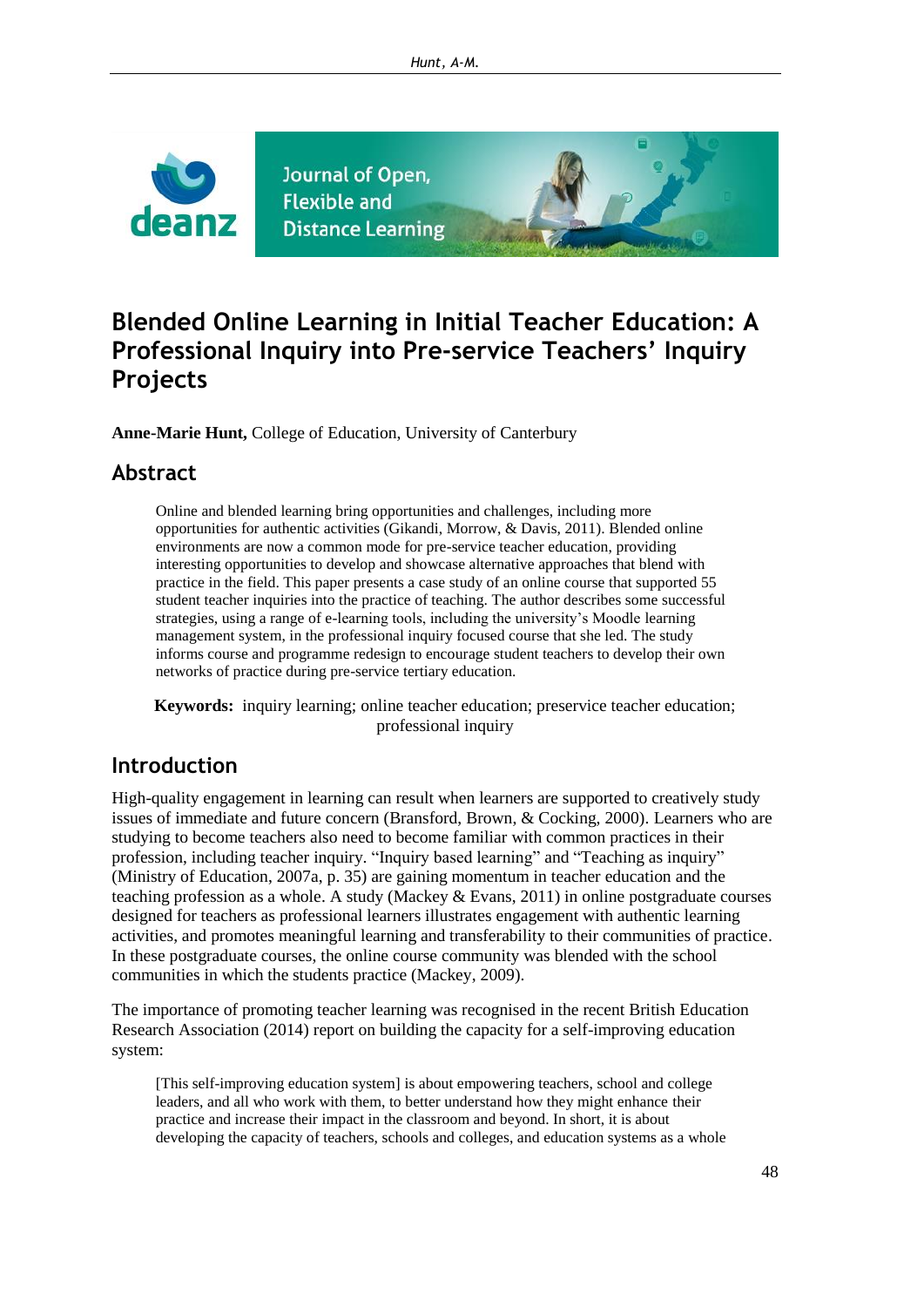to self-evaluate and self-improve, through an ongoing process of professional reflection and inquiry. . . . A focus on inquiry-based practice needs to be sustained during initial teacher education programmes and throughout teachers' professional careers, so that disciplined innovation and collaborative inquiry are embedded within the lives of schools or colleges and become the normal way of teaching and learning, rather than the exception. (p. 6)

The many roles of digital technologies in preservice teacher education were described by Davis (2010) as including opportunities to develop knowledge and skills, with integrated communication and technology, and including online study and inquiry. However, little is known of how student teachers can be supported to begin such inquiry-based learning during their studies before they begin to practice in schools, which may be particularly challenging for students whose main mode of study is online. This paper illustrates how such inquiry learning can occur and, in doing so, illustrates the many roles played by digital technologies in initial teacher education today.

The author shares ways in which an empowering shared group experience enabled University of Canterbury (UC) students and staff to be connected, confident, and collaborative learners and teachers. She provides a case study of her work as the coordinator and teacher of a graduate course that included four personalised inquiry learning and teaching learning outcomes (see below) for a cohort of 55 primary student teachers in the distance mode of a larger programme.

#### **TEP1360 learning outcomes**

- 1. Identify and select from a range of appropriate resources and inquiry processes for gathering information in response to the 'Big Question', which was formulated for their inquiry at the conclusion of the TEPI260 course.
- 2. Critically examine and process the gathered information to create meaningful outcomes to present to an audience, in a format to be negotiated with a mentor.
- 3. Actively contribute to their mentor group learning community through regular meetings and feedback, including their presentations.
- 4. Articulate and record in their journal their developing understanding of how inquirybased experiences link to best classroom practice and to the processes inherent in authentic learning.

The overarching research question thus became: What were the effective blended e-learning strategies and tools that enhanced this personalised inquiry-based learning and teaching experience?

## **Research methodology**

This workplace case study was stimulated by Richardson and St Pierre's (2005) work on writing as a method of qualitative inquiry. The approach to the research was a professional inquiry (Timperley, Wilson, Barrar, & Fung, 2007) into the author's work as an experienced practitioner in online and blended teacher education over several decades. According to Larreamendy-Joerns and Leinhardt's (2006) literature review, maturity can inform online education. For example, Hunt et al. (2011) describe the culturally sensitive blend of online initial teacher education of the university's parallel 3-year degree programme, to which she has contributed since 1997. Hunt has been a leading teacher educator in the UC Rotorua Centre, working mainly in New Zealand's North Island in an environment that includes blended online and campus-based studies.

This paper reports on the teaching and leadership of a professional inquiry course that took place in the final 2 months of a 15-month graduate diploma of education in 2014. Most of the enrolled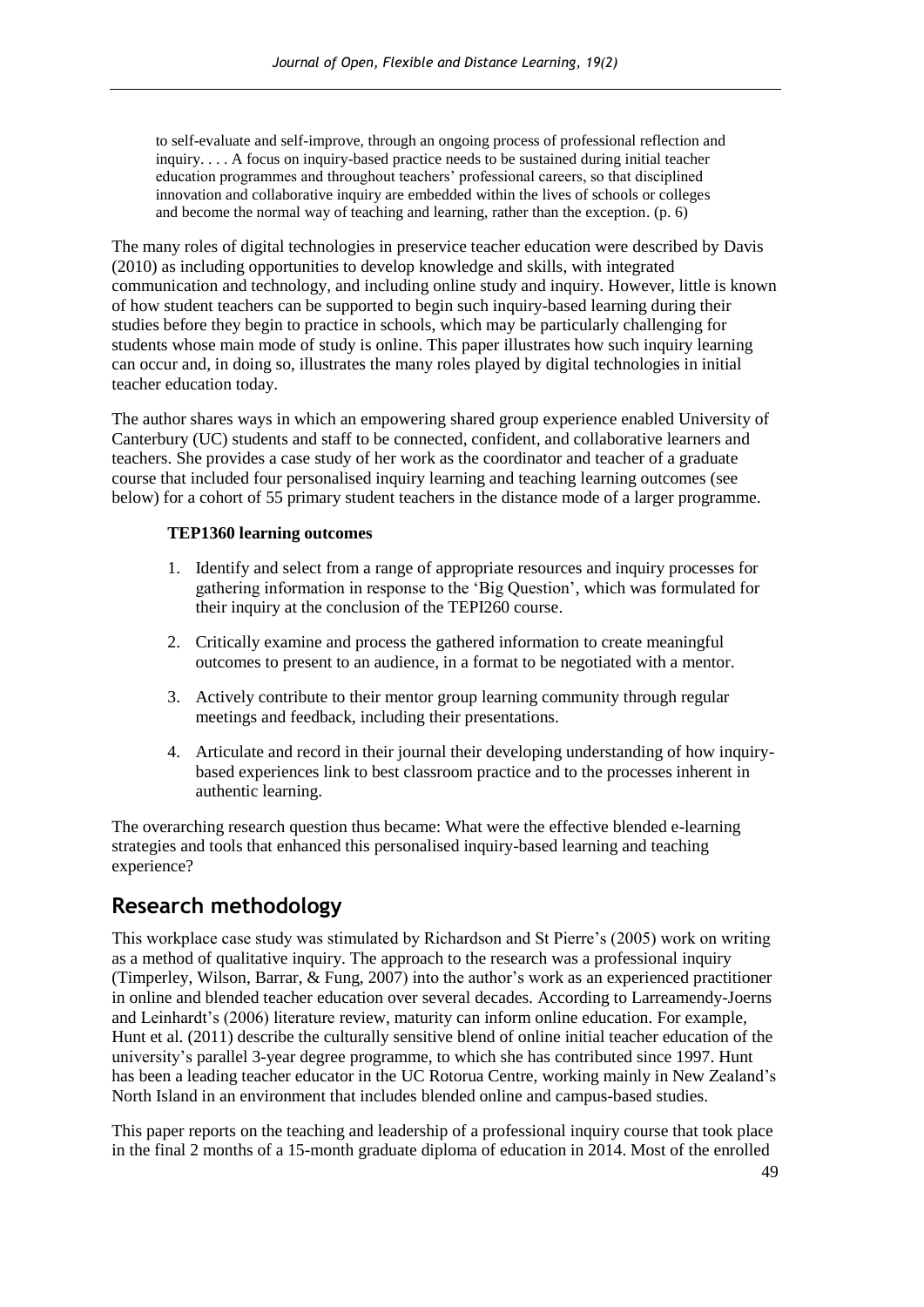students aimed to become provisionally registered primary school teachers in New Zealand. Eight students were invited to give consent for the inclusion of a selection of screen shots and/or comments from their inquiry presentation and contextual statement, which they uploaded and shared in the online learning management system (LMS) course site in late February. In her email message well after the close of the course, in which she invited students to participate, Hunt told her students: "The reciprocal peer and teaching  $(ako<sup>1</sup>)$  learning that was observed and experienced was highly significant and hence late in semester one I decided this inquiry process was worthy of sharing with an international educational audience." The university granted ethical approval during the semester following the course. Of the eight students invited to volunteer their material to be included in this research, seven responded and agreed.

The paper shares a sample of 'big questions' and 'presentations' that these students created in their professional inquiry course, led by Hunt. The sample includes current topics of innovation in New Zealand classrooms, such as modern learning environments, bring your own device (BYOD), i-Pads in the classroom—and more general professional needs of teachers, such as catering for specific-need learners and enhancing learning and teaching in the arts. The paper also includes a document analysis of student comments from the consenting participants' reflective contextual statements and some anonymous end-of-course student feedback statements that were submitted and fed forward online through the UC Centre for Evaluation and Monitoring (CEM).

#### **A blended context for inquiry learning in initial teacher education in 2014**

The 55 students in the 2014 distance cohort were spread throughout Aotearoa New Zealand from Auckland in the north, to Invercargill in the south. A few of these students had transferred from being on campus in the previous semester. The mode of study was mainly online, complemented with experience in primary schools. All students were experienced users of the university's Moodle LMS, named Learn. When they entered this teacher education programme in February 2013, the students knew that they needed to complete a personalised inquiry assessment before their final professional practice placement in a primary school at the end of the graduate diploma in 2014. During their 2 weeks on campus at the start of the programme in February 2013, all students were also able to experience some of the previous cohort's inquiry presentations. This enabled the students to visualise the process, start to think about their own area of inquiry, and consider how they might present it to a group of their peers.

During 2013 the students explored and reflected on possible inquiry topics. They tended to focus on topics about which they had an emerging curiosity or developing passion, and which they felt were needed (by themselves or their peers) as they prepared for teaching.

In November 2013 each student used the Moodle assignment tool to submit a brief inquiry proposal in the understanding that they could change it over the summer. In this way the students could, during their 2-month summer break, immerse themselves in their selected topic and begin recording their emerging questions as "wonderings". Some wonderings from one student's journal page were: "What ICT is there in schools?" "Is it being utilised?" "How can it be used to its potential?" "How and where are the resources for teachers to upskill in ICT?"

When students arrived for the 3-day intensive on campus in Christchurch at the start of 2014, most had decided on the platform they intended to use for their inquiry journal. A large paper scrapbook was the most popular form of journal (see Figure 1 for an example). Google documents were used by one pair collaborating on an inquiry, and another student used Weebly.

<sup>1</sup> <sup>1</sup> Ako is grounded in the principle of reciprocity. Both the teacher and learner give and receive taking responsibility for their own learning and that of Māori learners (Ministry of Education, 2008)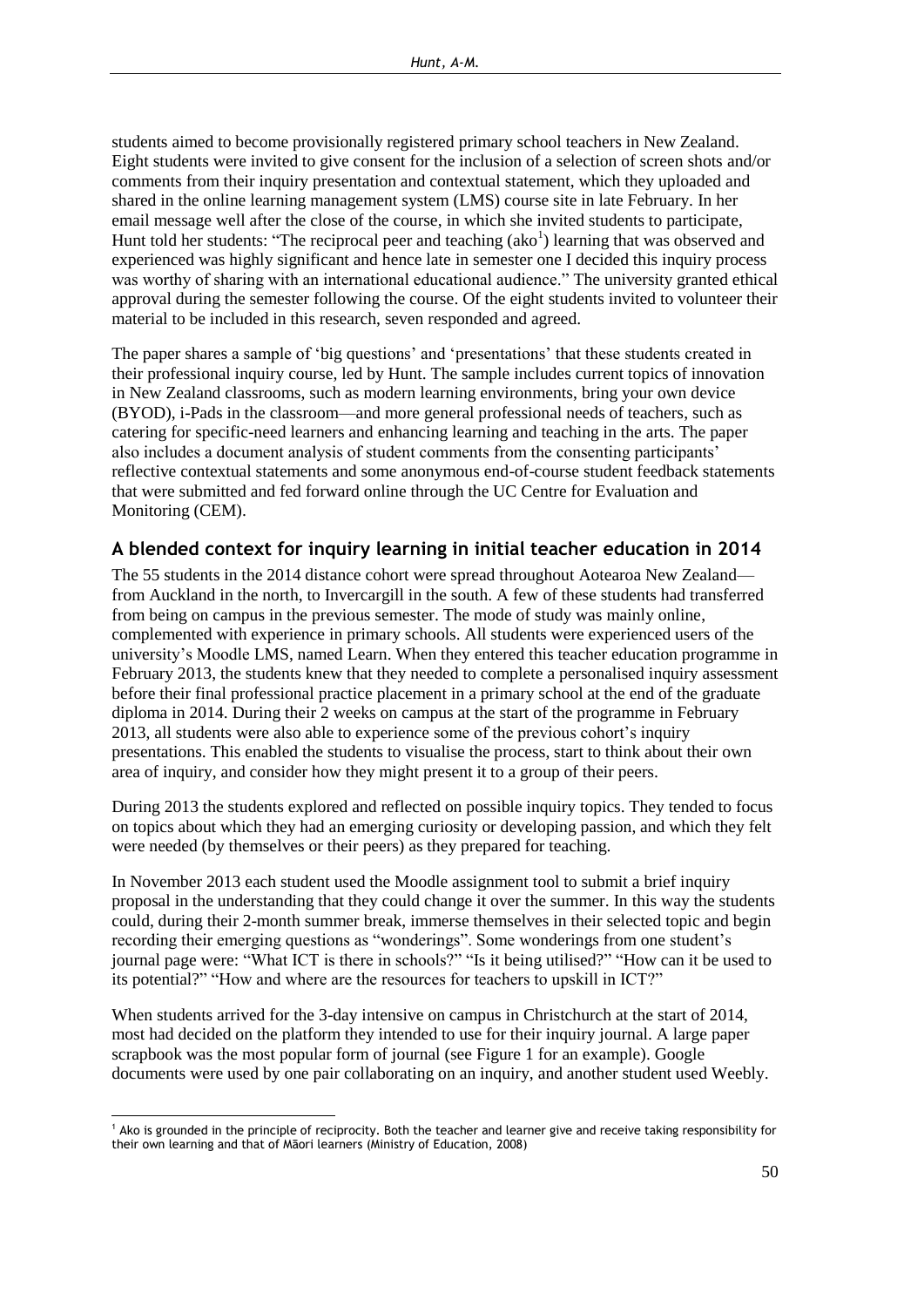

**Figure 1** An example of a student's initial wonderings

#### **Blended e-learning**

A blend of online and face-to-face learning and teaching is a characteristic of all courses offered by UC. This cohort was enrolled in the university's distance mode called the Flexible Learning Option (FLO). Students had had 2 weeks on campus at the start of their graduate diploma and, at the time of this course, were in their third semester of the Graduate Diploma in Teaching and Learning (Primary) qualification. The third on-site intensive gave students and lecturers the opportunity to collaboratively explore the inquiry course's site. Hunt had spent considerable time restructuring the course site since July 2013 when she became coordinator of this course; to do so, she had leveraged her 17 years of experience in supporting and actively listening to FLO students. She was therefore able to confidently (with the support of an e-learning advisor) ensure that the Learn site had the scaffolding that FLO and on-campus students required throughout 2014. (See Figure 2 for the course home page in Learn.)



**Figure 2** Learn home page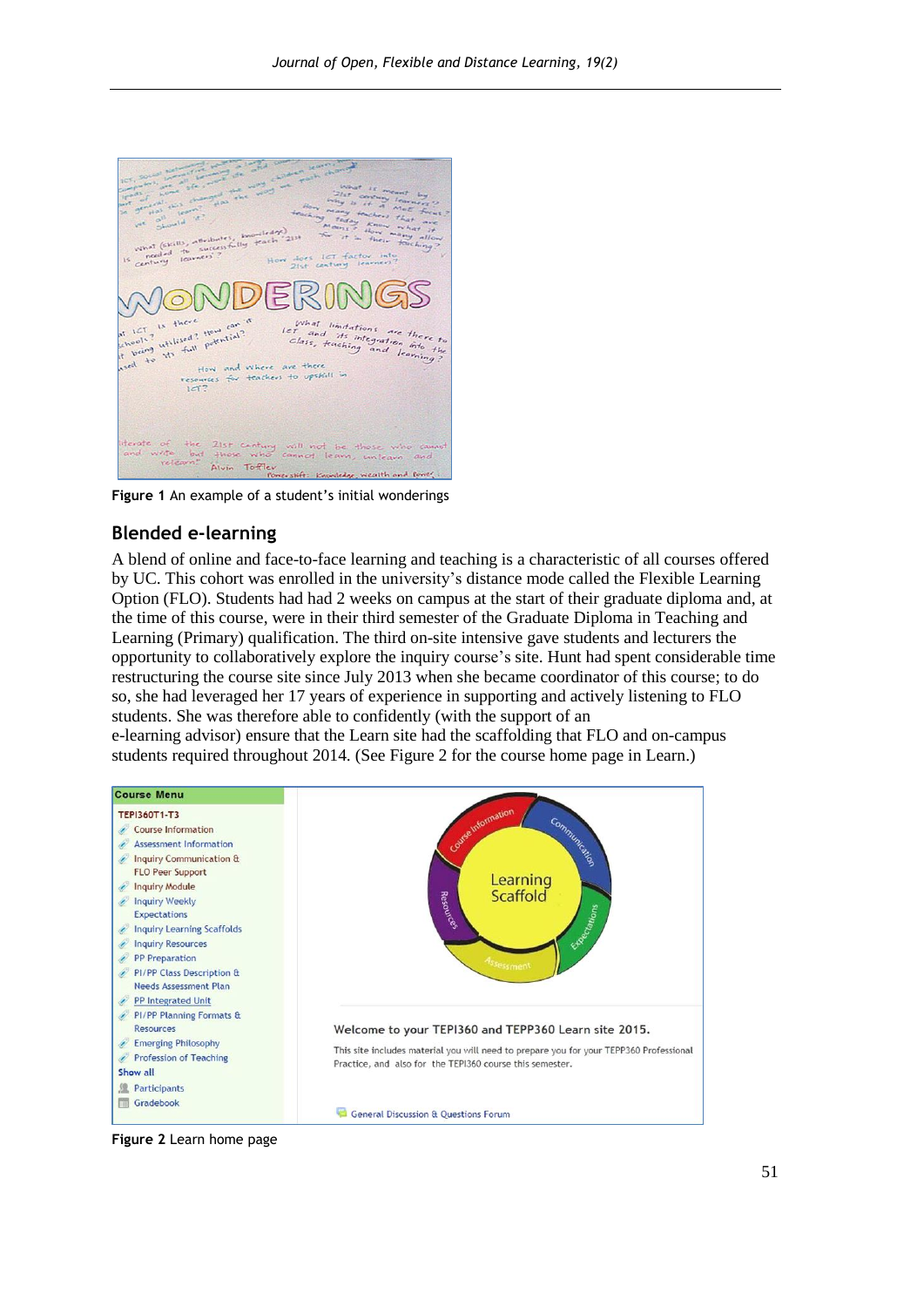The sections in the left-hand menu that were relevant to this inquiry project were: Assessment Information, Inquiry Communication & FLO Peer Support, Inquiry Module, Inquiry Weekly Expectations, Inquiry Learning Scaffolds, and Inquiry Resources. Typical comments in the anonymous end-of-course teaching CEM survey showed that students found the design useful:

You put all of our material on Learn in a logical way and then showed us exactly where we could find it. (CEM survey)

Everything was clearly laid out under specific headings on the Learn site. (CEM survey)

Suggested edits or updates were promptly made to the Learn site by Hunt as course coordinator. The Learn course and the on-site intensives enabled students to get to know Hunt and a new oncampus lecturer who observed and provided support. During the 3 days of the intensive the students formed mentor groups that would provide communication and support over the next 4 weeks of personalised inquiry.

During the first intensive day, students supported each other as they launched further into inquiry, sharing immersion experiences, crafting individual (or paired) emerging big questions, and sharing possible experts from their personal networks. The peer relationships established during the two earlier semesters contributed to the strength of the group dynamics and the success of the 2014 inquiry experience (observations recorded by Hunt). The students recorded their experiences, findings, and reflections in a journal of their choice and continued their inquiry journey and mutual support online after returning home.

Mackey and Evans (2011) consider the role played by participants in determining engagement and connections in and across the boundaries between online learning communities and professional practice. They promote socially networked learning, and emphasise the role of the learner in defining their learning pathways. This course supported Mackey and Evans's argument that there are strong links between formal online learning opportunities and authentic learning in such communities of practice.

## **Learning to learn**

Inquiry learning is often equated to learning to learn. Strozzi-Heckler (2014) states:

Learning how to learn is one of the most powerful ways of dealing with the changes of today's world. In this time of accelerated change learning to learn gives us a competitive advantage. To succeed in the future, we must be learning individuals in learning organizations. (p. 1)

According to Strozzi-Heckler (2014), many possibilities open for us when we learn how to learn. We see that we can change and we see how we can coach others to change. The possibilities for coordinating with others are enhanced and we become more capable of producing a future that takes care of our concerns. Although Pohl and Dixon's (2005) "lift off to learning" inquiry rocket was the original course designer's model of choice (see Figure 3), students were encouraged to draw on an alternative model if they found one that suited them better.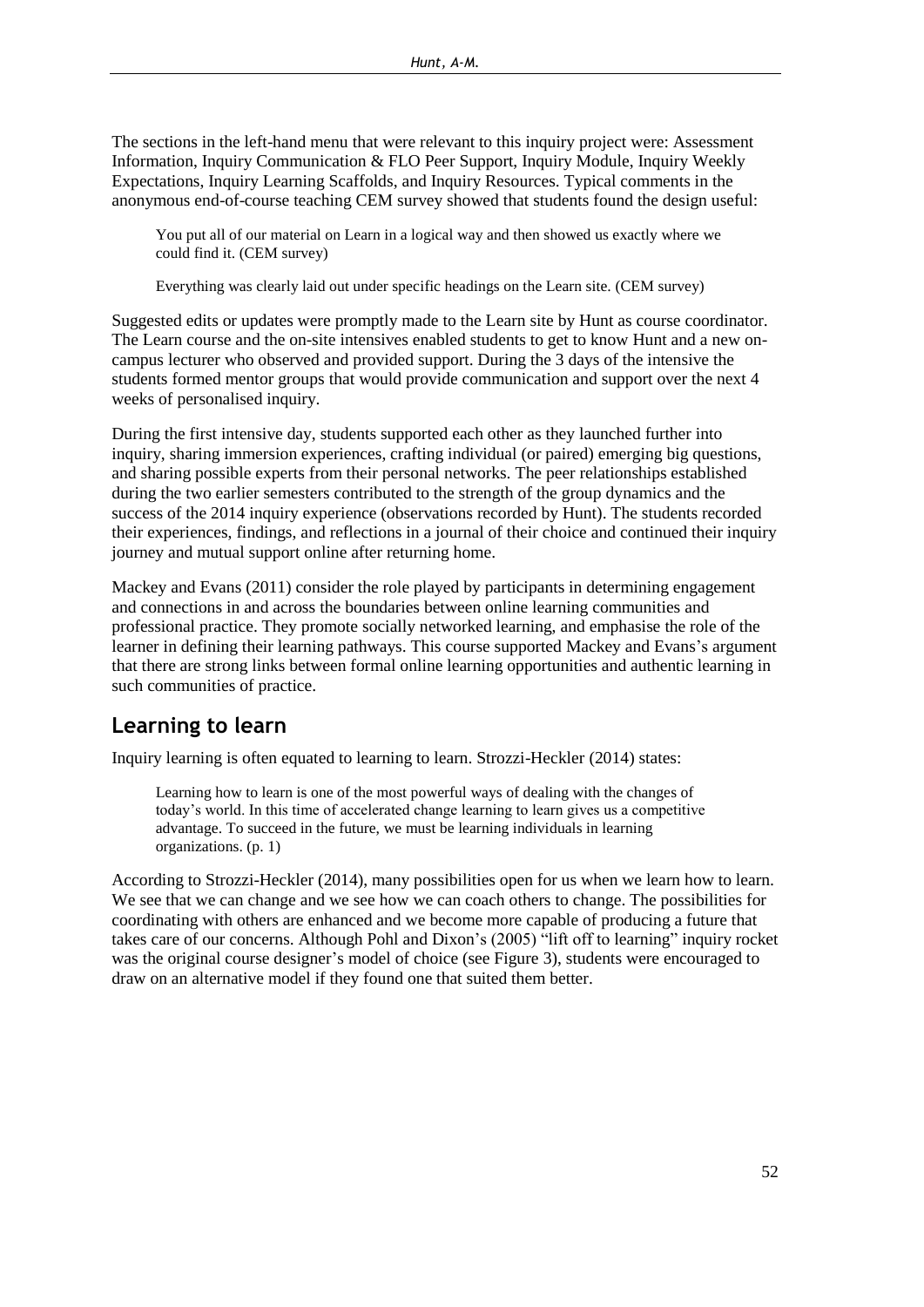

**Figure 3** Pohl's model as used for students' inquiries © M. Poh[l http://www.thinkingeducation.com.au/](http://www.thinkingeducation.com.au/)

One 2014 student drew in her journal a visual representation of her own inquiry model as it emerged during her inquiry. Such journal reflections were powerful evidence of personal growth and a developing understanding of the inquiry process. Many students also commented on how the experience of a personal professional inquiry prepared them to understand what their learners might experience when using inquiry learning, and what they might feel when undertaking teaching as inquiry (Ministry of Education, 2007a, p. 35) in their future careers.

The students' 'So what?' questions were just as important as their big questions. Hunt asked students to ask themselves: "How could my Inquiry make a difference for myself, my peers and my future learners?" A response to this question was expected in their hard-copy or online journals immediately after their big question. In 2014 some examples of the big questions and related So what? questions were:

What iPad applications currently enhance classroom learning?

 So what? Give back a database of iPad apps that myself, my peers and current practitioners could refer to when we needed them in the classroom to enhance a lesson, unit or inquiry.

What are Modern Learning Environments and will they impact student's learning?

 So what do we, as beginning teachers, need to know to work successfully in a MLE?

How can mobile devices and apps be used to engage students in literacy?

 So what? Learners achieving understanding through "telling it their own way—in a way that's relevant to them".

#### **Online support**

Weekly synchronous chat session times were scheduled in Learn before the students left the campus. In 2014 these sessions became optional rather than a requirement because student feedback showed that online chat was overwhelming for some. In 2014 the student:staff ratio was 40:1, which was a dramatic increase over 2006 when the mentee:mentor ratio was 9:1. Other communication tools were also used. Regular Skype calls were preferred by the pairs working together on an inquiry and by several individuals supporting each other. Emails were also used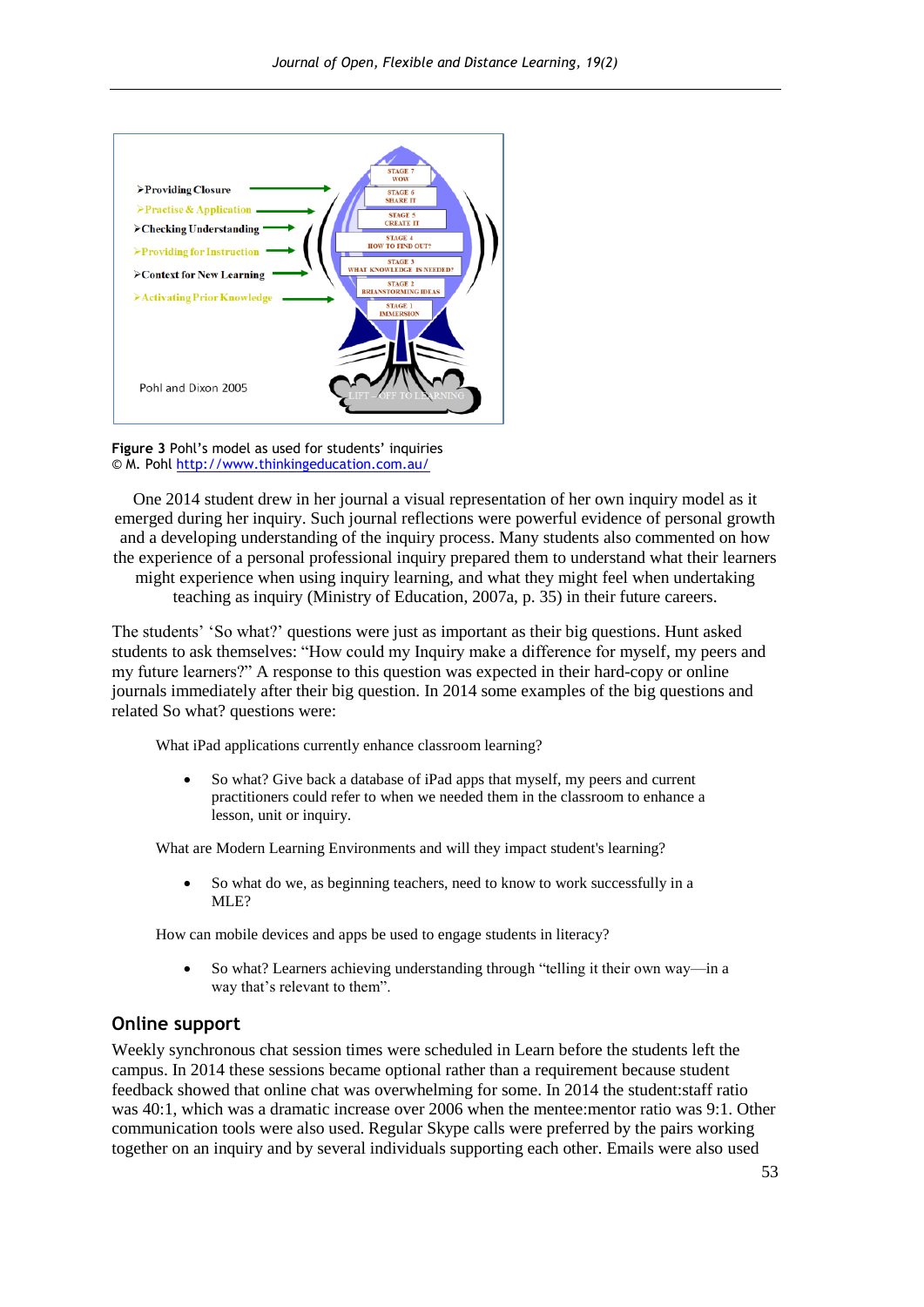for peer and lecturer support. In addition, Hunt used her professional judgement and would occasionally phone a student to listen to and discuss their needs. A speedy response to student emails was seen as vital, and was always provided on the same working day. Written anonymous student feedback supports Hunt's view:

Prompt phone calls to answer questions—very, very helpful during Inquiry. (End-of-course written feedback)

Regular checking of emails/[LMS] to ensure timely feedback & answers to questions was greatly appreciated. (End-of-course written feedback)

#### **Expert networks**

Xiaodong, Schwartz, and Bransford (2007, p. 68) report that "multiple perspectives of experts point out a number of important features that the students did not notice". Therefore, for the "How will I find out?" stage of Pohl and Dixon's (2005) inquiry model (see Figure 3), the students were expected to seek out a few varied experts, and to gather information and perspectives for the big question of their inquiries. Many engaged with experienced teachers, some of whom were past mentors or associate teachers for that student or for a peer. School leaders were also popular experts, and a few education consultants made themselves accessible. Peers also used each other as experts and sought their perspectives.

Websites, articles, and library books were also considered to be experts in this context of inquiry. These resources were helpful during the 'Immersion' and 'How will I find out?' stages of student inquiry, and when they were waiting for a response or the availability of their human experts. Some students found themselves going back and forth in the inquiry model stages and reflecting, in their journal, on the need for flexibility. For example, one student wrote: "I feel that I have experienced the process of inquiry in my own way and I am now in a much more powerful position from which to teach it".

The strategies that students chose to gather information from experts mostly emerged around week 2 of their structured 4-week inquiry process. Interviews in person, by Skype, or by email were most common. Many also used online surveys (Survey Monkey). Students felt empowered by using such online tools, often for the first time, and the resulting skill development was clearly evident in many journal reflections.

Students found expert websites, articles, and Twitter extremely helpful, especially when faced with the probable and expected roadblocks that commonly affected their progress. Students had been warned that these roadblocks were highly likely—and that the most common would probably be lack of response from an expert. How to get around these roadblocks was discussed while on campus and throughout the following 4 weeks. The reality of busy teachers and principals (who were likely to be experts) at the beginning of the school year was often not appreciated until personally experienced.

Online forum participation in Learn was another strategy to support students and their peers through the frustrating times:

The forums set up allowed students to contribute to each other's Inquiries and promoted active participation. (End-of-course written feedback)

Self-, peer and occasional lecturer support and/or feedback were encouraged throughout these 4 weeks. Guidelines were provided for the 4 weeks in Learn's Weekly Expectations. Students found these guidelines useful when they hit a roadblock and to set their weekly goals and next steps.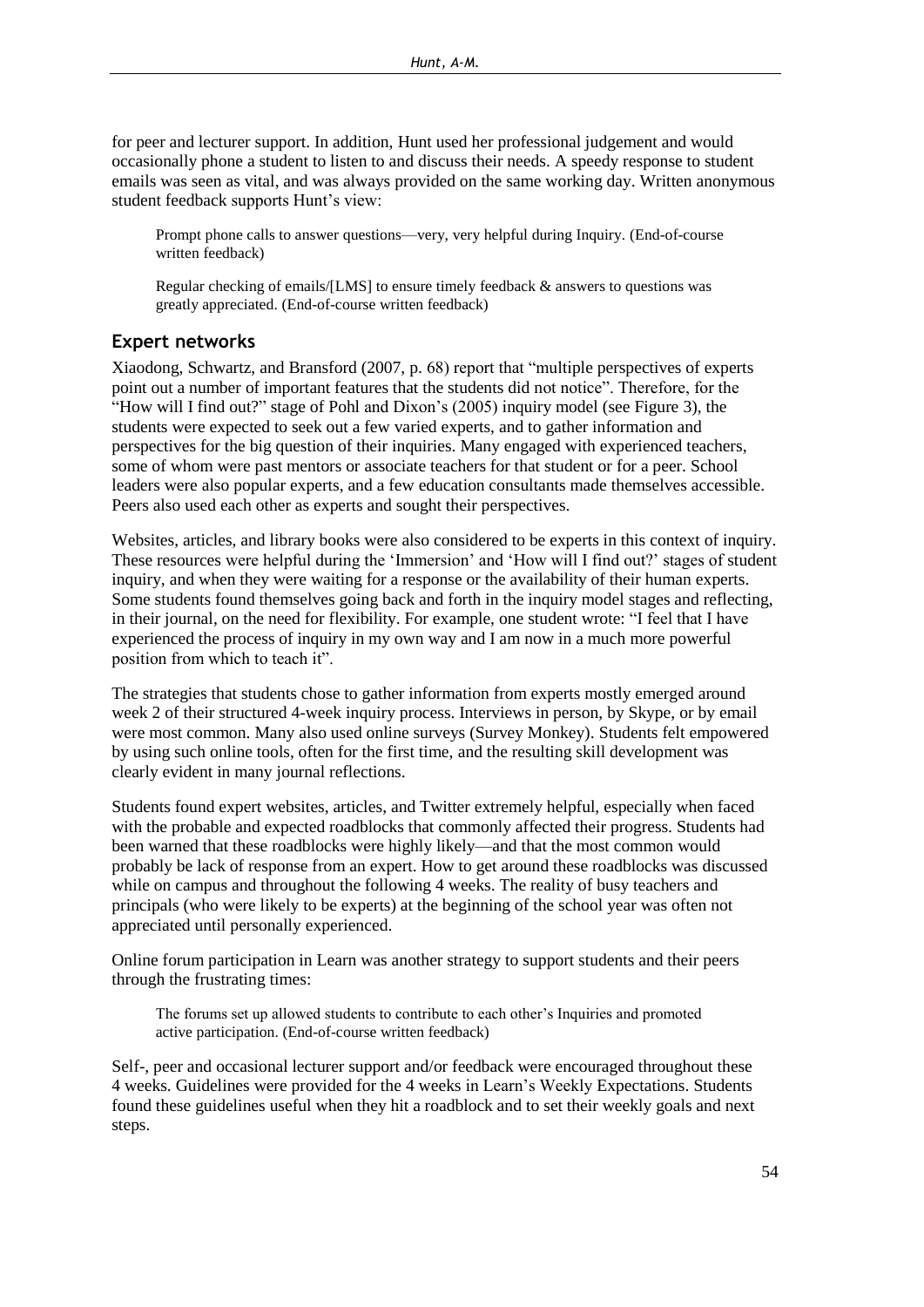## **Contextual statements, presentations and peer feedback**

"Requiring us to present our Inquiry to all on line was excellent and is a great resource for us all." (Student reflection)

During the fourth week, each student (or pair) uploaded a one-page summary (a contextual statement), with their visual presentation, into Learn. This contextual statement was an overview of their inquiry journey. It helped the students to reflect on their inquiry journey and put the presentations and reflections into context for their peers and the staff. Some students also chose to offer their peers support materials, such as a page of tips or a pamphlet, for easy reference. Students were provided with an online template and required to give written feedback to at least six peers.

A range of presentation tools was used. Powerpoints were popular; however, the availability of such tools as Prezi (which the author and course leader modelled during the on-site intensive) and some forms of presentation such as Weebly and Animate (new to most students), were also used. Figure 4 shows Weebly as used by one student to present her inquiry into "Experienced teachers' advice for a Beginning Teacher", which included sections such as The First Day, Routines, Relationships, Management, and the Physical Environment.



**Figure 4** A student's inquiry: "Starting with your own class . . . wondering how to get off on the right foot . . . I spoke to teachers with over 75 years of teaching experience between them." Presented with Weebly

In Figure 5 the student's presentation of their big question: "What's the big deal about bullying?" was presented with Animate to create a cartoon as a role play. The student said:

My inquiry led me to explore bullying issues as well as inquiry itself, how it fits into the curriculum and what it essentially looks like in the classroom. (End-of-course written feedback)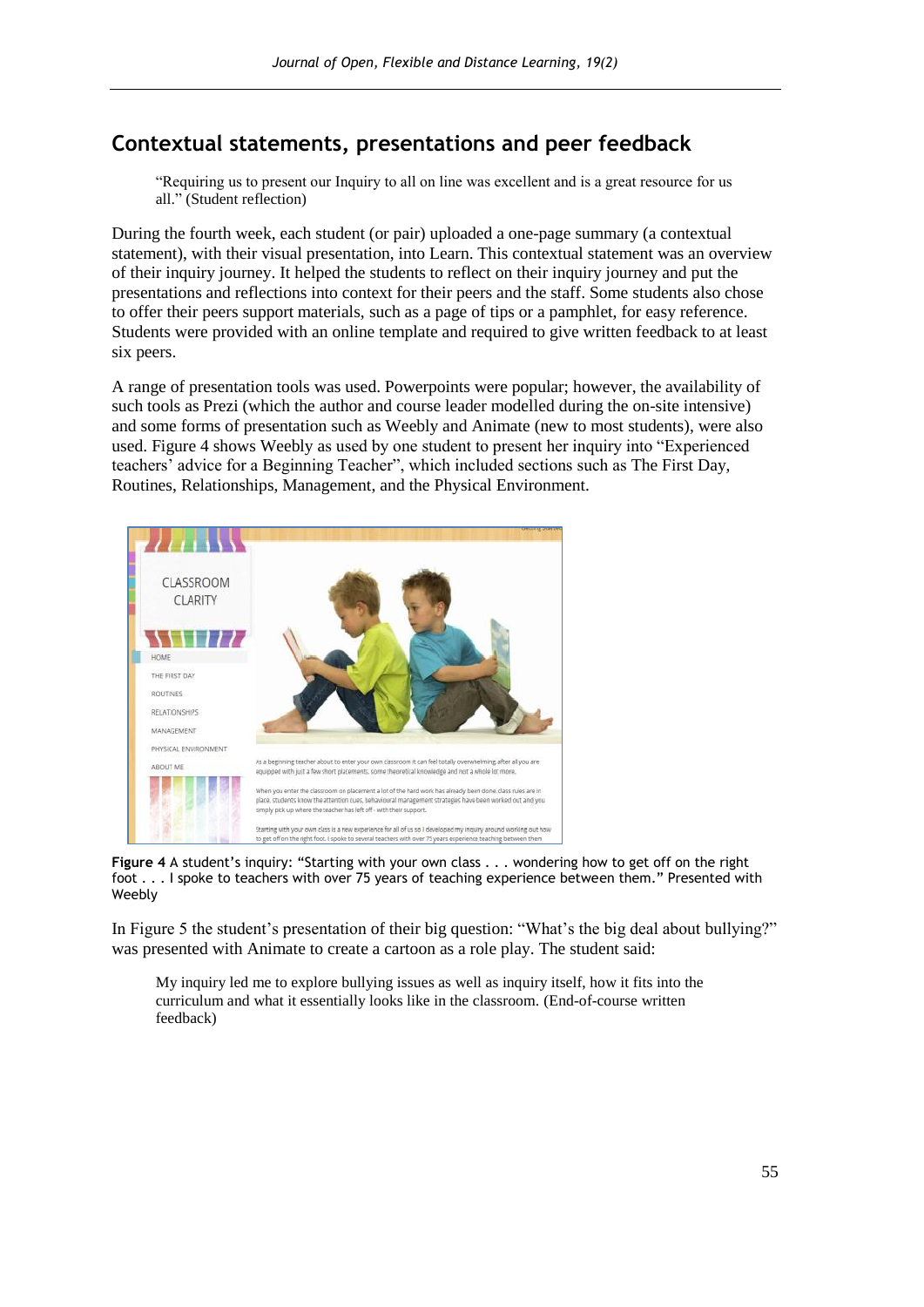

**Figure 5** An inquiry presentation using Animate

### **Discussion: Teaching as inquiry in the future**

One of the recommendations in the 2014 British Education Research Association report on building the capacity for a self-improving education system, was to revise the "framework for initial teacher education . . . such that enabling teachers—and future teachers—to engage with research and inquiry becomes one of the hallmarks of 'outstanding' practice" (p. 31). Such evidence-based research and student feedback support this student's feedback:

I believe some of the other courses could be more effective if they were structured in the same way as Inquiry. (End-of-course written feedback)

When asked which courses they thought could use the inquiry process, the students' common response was "Literacy". The students felt literacy was a huge topic to get to know in a short time and, if they had been able to select an aspect to explore through inquiry and then share the topic with their peers, they might have got a greater, deeper, and richer understanding. Hunt promptly shared this perspective with the programme and literacy course coordinators.

Such inquiry learning experiences in pre-service teacher education are most likely to prepare graduates to continue their inquiry-based learning journeys in their profession. *Teaching as inquiry* (Ministry of Education, 2007b) includes a visual statement (see Figure 6), promoting "Teaching [and learning] as inquiry" (Ministry of Education, 2007a, p. 35) as recommended by Timperley et al. (2007).



**Figure 6** Teaching as inquiry (Ministry of Education, 2007b) © The Crown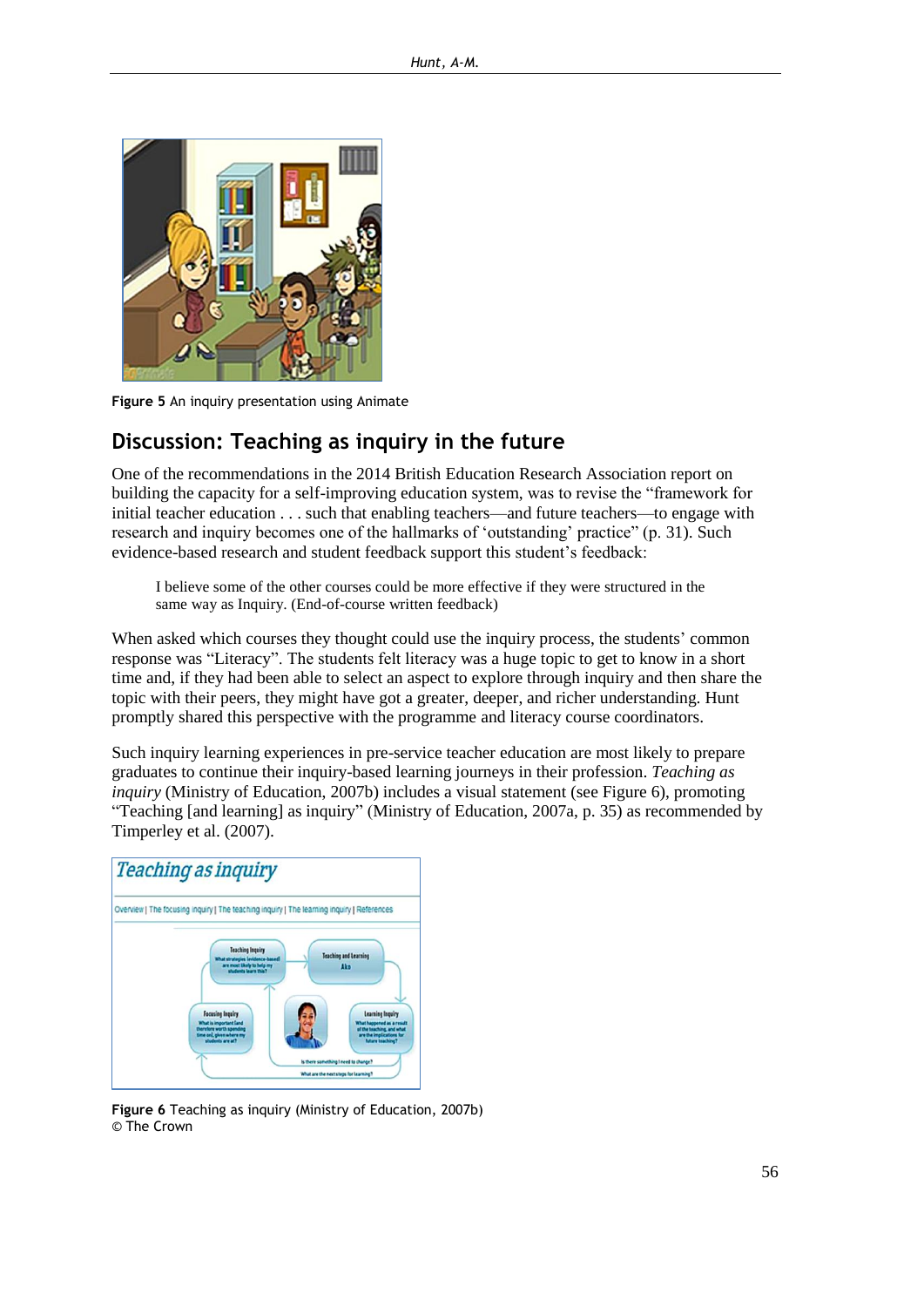Since 2014, increasing numbers of New Zealand schools have expected their teachers to implement this approach (personal observation). Many New Zealand teachers who select an area of inquiry and use this process, individually or collaboratively, use online and digital tools to record and share their inquiry journeys and findings with colleagues (see for example Mackey, Davis, & Stuart, 2015 submitted; Ripp, 2014).

The concepts of personalised, collaborative, and co-constructed inquiry learning emerged in this study. Timperley, Wilson, Barrar, and Fung (2007) proposed a sequence of inquiries for teachers' professional learning and development that combine the elements in such a co- and self-regulatory learning cycle. They explain "co- and self-regulatory" thus:

Teachers collectively and individually identify important issues, become the drivers for acquiring the knowledge they need to solve them, monitor the impact of their actions, and adjust their practice accordingly. . . . A key assumption underpinning these co- and selfregulatory learning cycles is that for inquiry to be effective it needs to occur at three interrelated and parallel levels: student, teacher, and organisation. (p. 44)

This UC pre-service teacher education inquiry project has shown such co-construction throughout the past decade.

Furthermore, Hunt argues (as a key theme for this paper), that blended e-learning is the future not just for students at a distance from a university campus (as emphasised in this case study), but also for on-campus student teachers and practicing teachers in Aotearoa New Zealand schools. Mackey and Evans (2011) extend this theme by suggesting there is considerable potential for online learning communities to support teachers' professional learning in schools. A key to realising this potential will be the redesign of online courses to encourage participants to develop their own networks of practice in and beyond the course parameters. Such redesign will need to value learning that is synchronised with, and situated in, professional practice; encourage learners' often invisible interactions with those outside the formal course structure; promote the sharing of work and school-based examples in the online environment (especially cross-sector interaction); and facilitate critical reflection that focuses on the links between theory and practice, and between new and existing beliefs, attitudes, and practices.

## **Conclusion**

Further developments in the UC College of Education are already underway. They will extend our knowledge of e-learning in primary pre-service teacher education (see, for example, Abbiss & Astall, 2014; Dabner, 2015). Reflective inquiry and the early establishment of student teachers' own networks of practice, including e-learning, will continue to be developed.

Student teachers who experience an inquiry process in their pre-service teacher education programmes are now better prepared, as learners and teachers, to meet the challenge of using it in their own teaching practice. Hunt has observed increased motivation for personal learning by both students and staff during all 4 of the years she has facilitated this course. Personalised learning and ownership of an inquiry are powerful motivators. We need to enable student teachers to select more of their own big questions and learning pathways in more courses and assessments. Tertiary staff who provide support and scaffolding through blended e-learning facilitate a deeper engagement and the opportunity for a wider range of new and relevant learning.

An inquiry process is an empowering group experience that models the effective teamwork expected of student teachers in their future employment. The reciprocal learning and teaching experienced by peers and staff was significant throughout this study. Peer support and guidance created a quality group experience. The semester 1, 2014, group were, for Hunt, significantly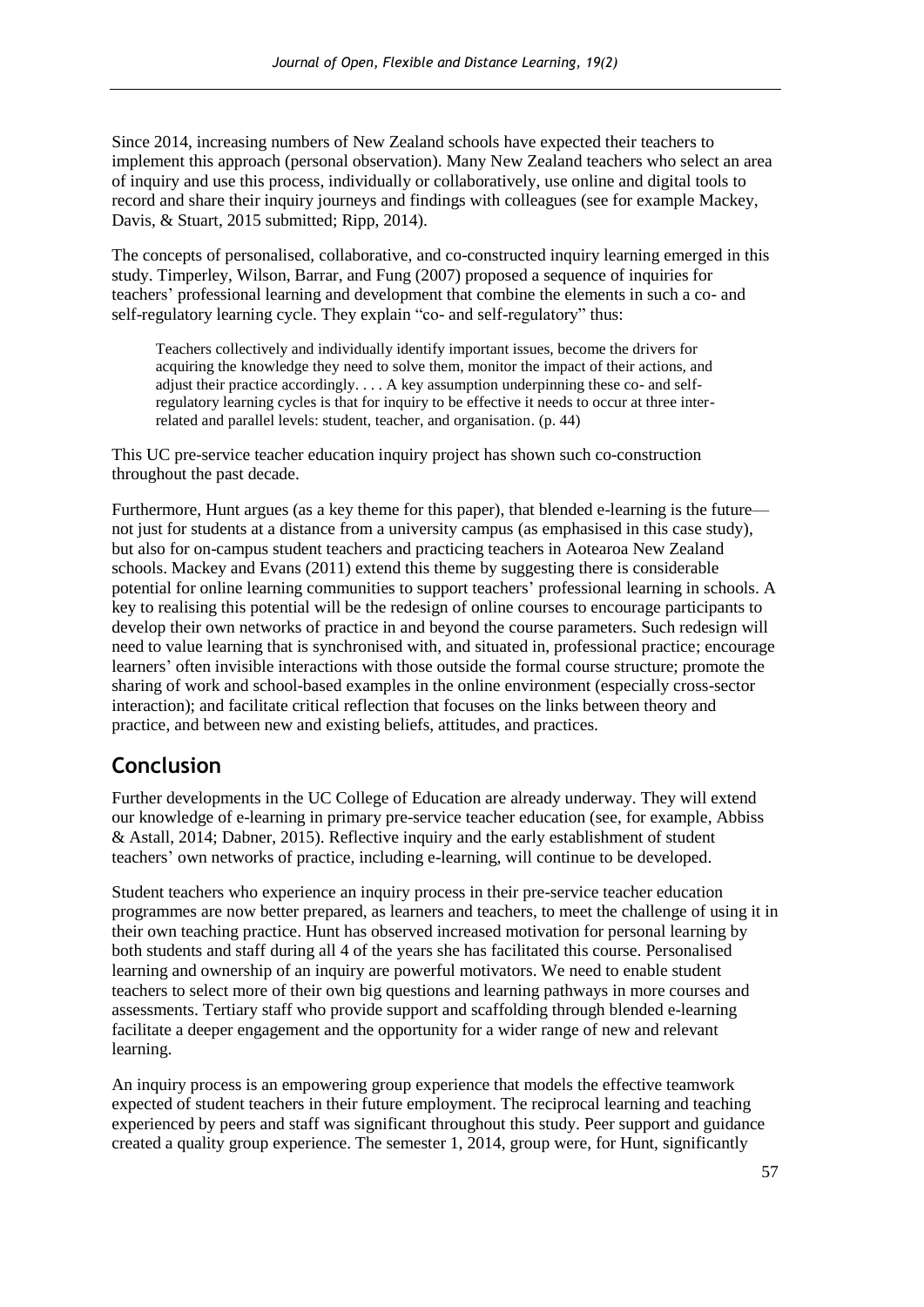strong, connected, confident, collaborative learners and teachers with clear reciprocal roles. This was ako. Ako has been evident through the last decade; however, in 2014 ako has been part of a future focused, inclusive and modern practice. Students showed increased motivation to put this learning into practice as beginning teachers in their professional practice. As new qualifications are designed globally, and blended e-learning courses are updated, Hunt recommends that student feedback be continually fed forward to ensure courses are engaging, and to maximise the learning for all involved. The author also recommends inquiry learning and teaching to other programmes and professions within Aotearoa New Zealand and globally.

#### **Acknowledgement**

The author acknowledges the students who contributed to this course and those who gave permission for their learning to be observed, analysed, and reproduced.

#### **References**

- Abbiss, J., & Astall, C. (2014). Responding to shifting contexts for initial teacher education in New Zealand. In *Seeking cohesion in a teacher education programme: Weaving conceptualisations, context and courses*. AARE–NZARE (2014) Conference Symposium, Brisbane.
- Bransford, J. D., Brown, A. L., & Cocking, R. R. (Eds.). (2000). *How people learn: Brain, mind, experience, and school* (expanded ed.). Washington, DC: National Academy Press.
- British Education Research Association. (2014). *Research and the teaching profession: Building the capacity for a self-improving education system*. Final report of the BERA-RSA Inquiry into the role of research in teacher education. Retrieved from [http://www.thersa.org/\\_\\_data/assets/pdf\\_file/0004/1543450/BERA-RSA-Research-Teaching-](http://www.thersa.org/__data/assets/pdf_file/0004/1543450/BERA-RSA-Research-Teaching-Profession-FULL-REPORT-for-web-2.pdf)[Profession-FULL-REPORT-for-web-2.pdf](http://www.thersa.org/__data/assets/pdf_file/0004/1543450/BERA-RSA-Research-Teaching-Profession-FULL-REPORT-for-web-2.pdf)
- Dabner, N. (2015). Weaving digital citizenship within pre-service teacher education: Preparing graduate students for high-quality educational practices within modern learning environments and the virtual world. Las Vegas, Nevada, US: Society for Information Technology & Teacher Education International Conference (SITE), 21–25 Mar 2015. SITE Conference Proceedings 2015(1) 3115–3121.
- Davis, N. (2010). Technology in preservice teacher education. In P. Peterson, E. Baker, & B. McGaw, (Eds.), *International Encyclopedia of Education 8*, pp. 217–221. Oxford: Elsevier.
- Gikandi, J. W., Morrow, D., & Davis, N. E. (2011). Online formative assessment in higher education: A review of the literature. *Computers & Education, 57*(4), 2333–2351. <http://dx.doi.org/10.1016/j.compedu.2011.06.004>
- Hunt, A-M., Mackey, J., Dabner, N., Morrow, D., Breeze, D., Walker, L., & Davis, N. (2011, May). Culturally sensitive blended learning for future teachers in challenging times. *DEANZ Magazine*, pp. 1–4. Retrieved from <http://www.deanz.org.nz/home/images/newsletters/May11.pdf>
- Larreamendy-Joerns, J., & Leinhardt, G. (2006). Going the distance with online education. *Review of Educational Research 76*(4), 567–605.
- Mackey, J. (2009). Virtual learning and real communities: Online professional development for teachers. In E. Stacey & P. Gerbic (Eds.), *Effective blended learning practices: Evidencebased perspectives in ICT-facilitated education* (pp. 163–181). Hershey, PA: Information Science Reference.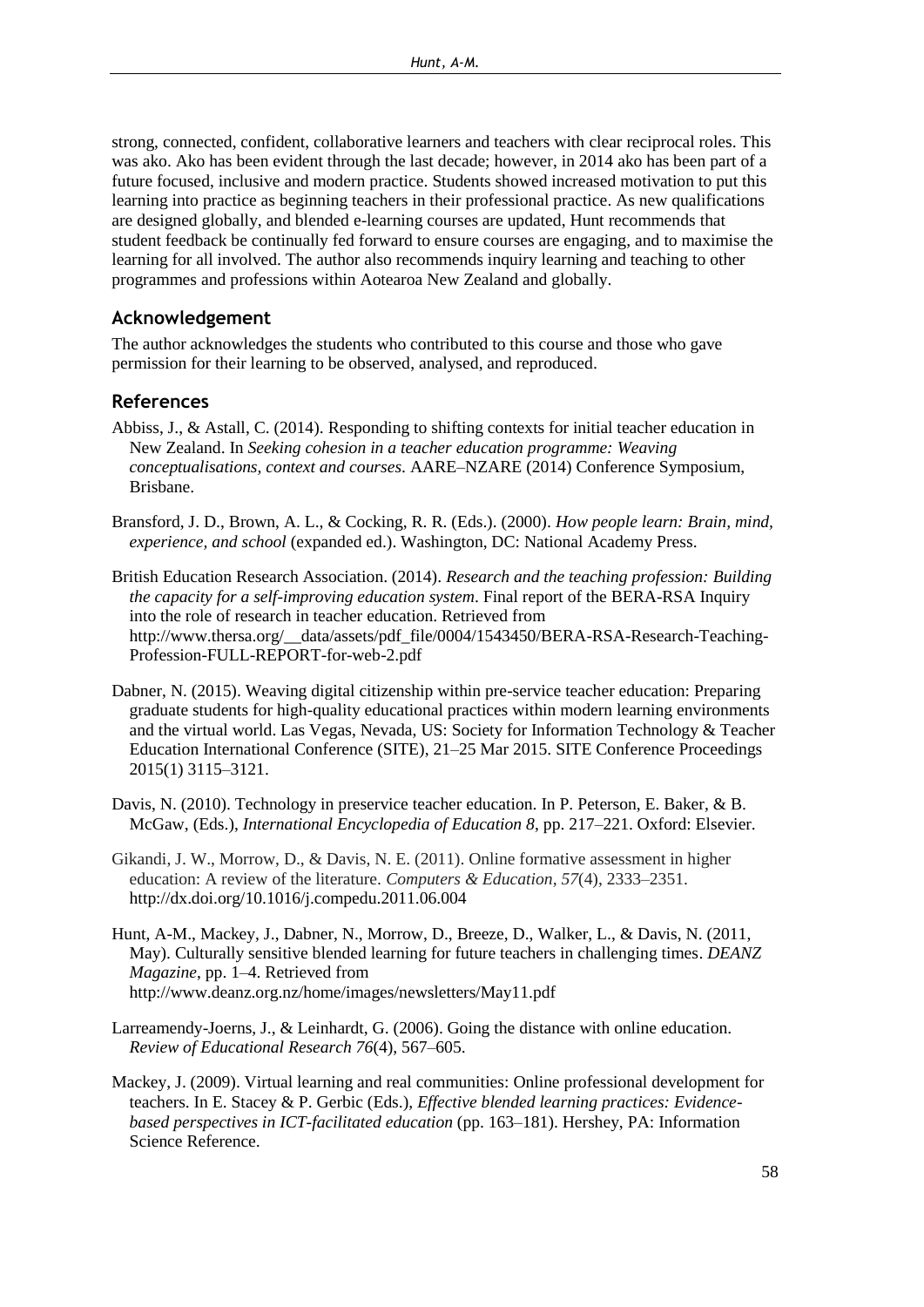- Mackey, J., Davis, N., & Stuart, C. (2015, submitted). Leading a future focused school. Set: Research Information for Teachers.
- Mackey, J., & Evans, T. (2011). Interconnecting networks of practice for professional learning. *International Review of Research in Open and Distance Learning, 12*(3): 1–18.
- Ministry of Education. (2007a). *The New Zealand Curriculum*. Wellington: Learning Media for the Ministry of Education.
- Ministry of Education. (2007b). *Teaching as inquiry.* Retrieved from [http://nzcurriculum.tki.org.nz/Curriculum-stories/Case-studies/Teachers-as-learners-](http://nzcurriculum.tki.org.nz/Curriculum-stories/Case-studies/Teachers-as-learners-Inquiry/Teaching-as-inquiry)[Inquiry/Teaching-as-inquiry](http://nzcurriculum.tki.org.nz/Curriculum-stories/Case-studies/Teachers-as-learners-Inquiry/Teaching-as-inquiry)
- Ministry of Education. (2008). *Ka Hikitia—Managing for Success: The Māori Education Strategy 2008–2012*. Wellington, N.Z.: Ministry of Education.
- Pohl, M., & Dixon, M. (2005). *Lift off to learning in inquiry-based classrooms: By linking thinking and information literacy*. Moorabbin, Victoria, Australia: Hawker Brownlow Education.
- Richardson, L., & St. Pierre, E., (2005). Writing: A method of inquiry. In N. K. Denzin & Y. S. Lincoln (Eds.), *The Sage handbook of qualitative research* (pp. 959–978). Thousand Oaks, CA: Sage. Retrieved from <http://depthpsychotherapy.pbworks.com/f/Writing+A+Method+of+Inquiry.pdf>
- Ripp, P. (2014). *Education musings, technology and lessons: My life as a teacher*. Retrieved from [http://pernillesripp.com/2014/10/31/6-changes-toward-personalised-learning/](http://pernillesripp.com/2014/10/31/6-changes-toward-personalized-learning/)
- Strozzi-Heckler, R. (2014). The art of somatic coaching. *Human Resources Magazine*. Retrieved from<http://www.strozziinstitute.com/resources/articles/learning+to+learn>
- Timperley, H., Wilson, A., Barrar, H., & Fung, I. (2007). *Teacher professional learning and development: Best evidence synthesis iteration (BES).* Retrieved from [www.educationcounts.govt.nz/publications/series/2515/15341](http://www.educationcounts.govt.nz/publications/series/2515/15341)
- Xiaodong, L., Schwartz, D., & Bransford, J. (2007). Intercultural adaptive expertise: Explicit and implicit lessons from Dr. Hatano. *Human Development 50*, 65–72. doi: 10.1159/000097686